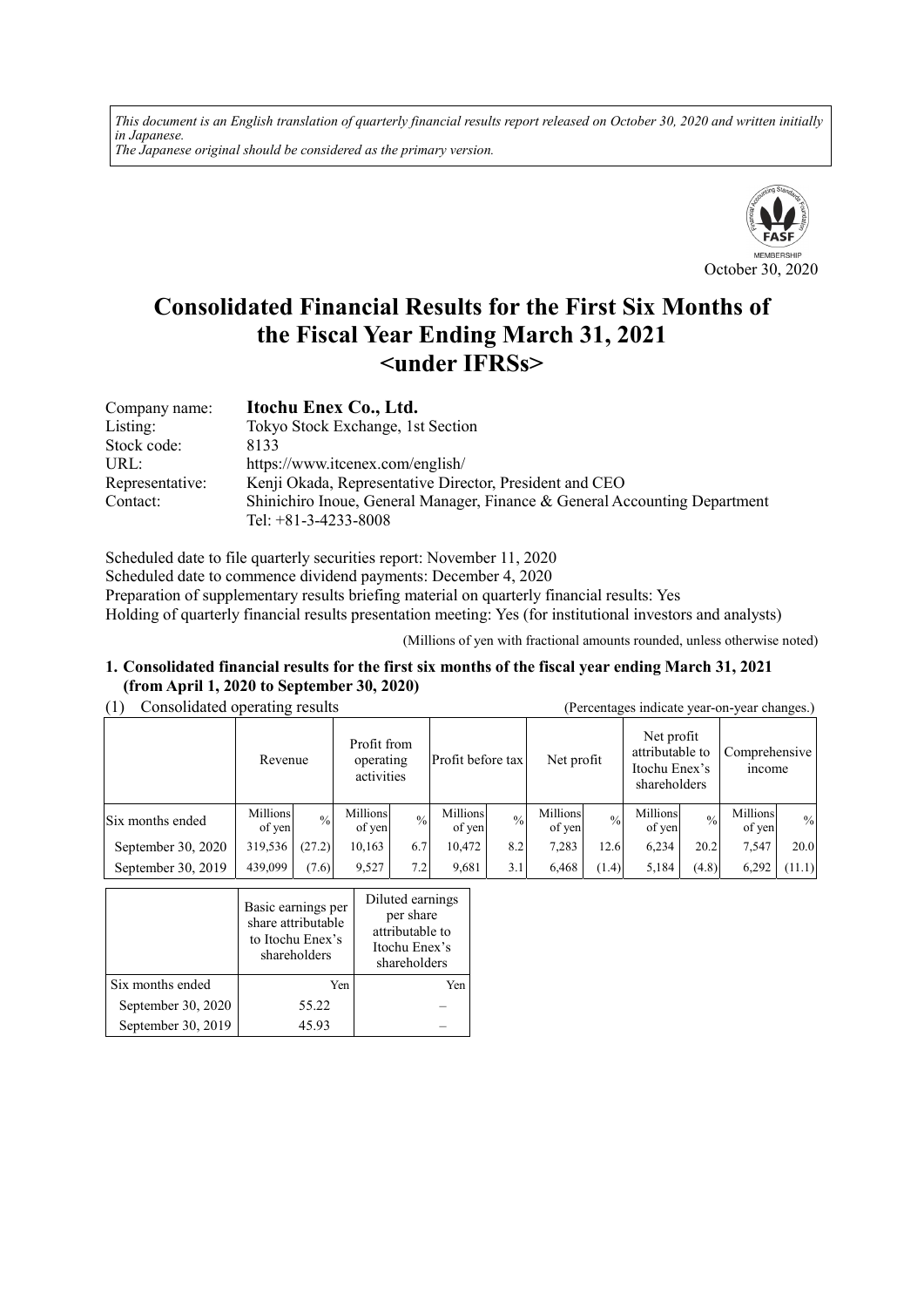#### (2) Consolidated financial position

|                    | Total assets    | Total equity    | Total shareholders'<br>equity | Ratio of shareholders'<br>equity to total assets |
|--------------------|-----------------|-----------------|-------------------------------|--------------------------------------------------|
| As of              | Millions of yen | Millions of yen | Millions of yen               | $\frac{0}{0}$                                    |
| September 30, 2020 | 376,704         | 156,207         | 132,232                       | 35.1                                             |
| March 31, 2020     | 387,657         | 151,884         | 128,333                       | 33.1                                             |

#### **2. Cash dividends**

|                                                    |                   | Annual cash dividends per share |                          |                 |       |  |  |  |  |
|----------------------------------------------------|-------------------|---------------------------------|--------------------------|-----------------|-------|--|--|--|--|
|                                                    | First quarter-end | Second quarter-<br>end          | Third quarter-end        | Fiscal year-end | Total |  |  |  |  |
| Fiscal year ended                                  | Yen               | Yen                             | Yen                      | Yen             | Yen   |  |  |  |  |
| March 31, 2020                                     | $\equiv$          | 21.00                           |                          | 23.00           | 44.00 |  |  |  |  |
| Fiscal year ending<br>March 31, 2021               | -                 | 22.00                           |                          |                 |       |  |  |  |  |
| Fiscal year ending<br>March 31, 2021<br>(Forecast) |                   |                                 | $\overline{\phantom{0}}$ | 22.00           | 44.00 |  |  |  |  |

Note: Revisions to the forecasts of cash dividends most recently announced: None

#### **3. Consolidated earnings forecasts for the fiscal year ending March 31, 2021 (from April 1, 2020 to March 31, 2021)**

| $(11.911111)$ $11.2010000$ $11.1010101$ , $1011001$<br>(Percentages indicate year-on-year changes.) |                 |        |                                     |        |                   |                   |                   |                                                                                             |       |
|-----------------------------------------------------------------------------------------------------|-----------------|--------|-------------------------------------|--------|-------------------|-------------------|-------------------|---------------------------------------------------------------------------------------------|-------|
|                                                                                                     | Revenue         |        | Profit from operating<br>activities |        |                   | Profit before tax |                   | Net profit<br>attributable to Itochu attributable to<br>Enex's shareholders I Itochu Enex's |       |
|                                                                                                     | Millions of yen |        | % Millions of yen                   |        | % Millions of yen |                   | % Millions of yen | $\frac{0}{0}$                                                                               | Yen   |
| Fiscal year ending<br>March 31, 2021                                                                | 710,000         | (20.9) | 16,000                              | (16.9) | 16.700            | (16.4)            | 11,000            | (8.8)                                                                                       | 97.45 |

Note: Revisions to the consolidated earnings forecasts most recently announced: None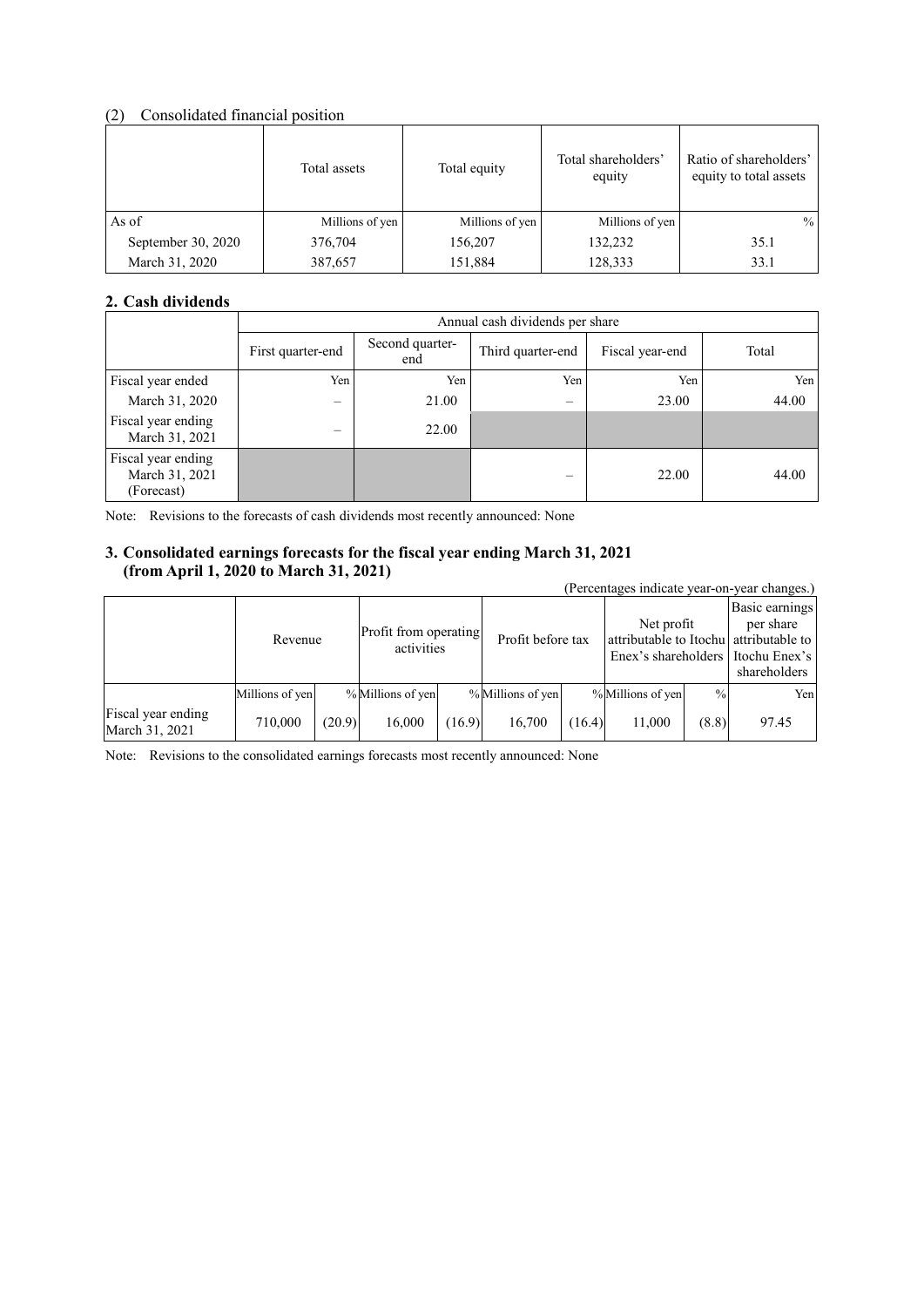#### **\* Notes**

- (1) Changes in significant subsidiaries during the period (changes in specified subsidiaries resulting in the change in scope of consolidation): None
- (2) Changes in accounting policies and changes in accounting estimates
	- a. Changes in accounting policies required by IFRSs: None
	- b. Changes in accounting policies other than the above: None
	- c. Changes in accounting estimates: None
- (3) Number of issued shares (common stock)
	- a. Total number of issued shares at end of period (including treasury stock)

| As of September 30, 2020 | 116,881,106 shares |
|--------------------------|--------------------|
| As of March $31,2020$    | 116,881,106 shares |

#### b. Number of treasury stock at end of period

| As of September 30, 2020 | 4,000,059 shares |
|--------------------------|------------------|
| As of March 31, 2020     | 4,000,584 shares |

c. Average number of outstanding shares during period (cumulative from the beginning of the fiscal year)

| For the six months ended September 30, 2020 | 112,880,657 shares |
|---------------------------------------------|--------------------|
| For the six months ended September 30, 2019 | 112,879,351 shares |

- \* Quarterly financial results reports are exempt from quarterly review conducted by certified public accountants or an audit corporation.
- \* Proper use of earnings forecasts, and other special notes

(Caution regarding forward-looking statements and others)

The forecasts and other forward-looking statements in this report are based on information currently available to the Company and on certain assumptions deemed to be reasonable by the Company. Actual business and other results may significantly differ from these forecasts due to various factors.

Please refer to "1. Qualitative Information Regarding Results for the First Six Months, (3) Explanation of Consolidated Earnings Forecasts and Other Forward-Looking Statements" on page 7 of the attached materials for the suppositions that form the assumptions for earnings forecasts and cautions concerning the use thereof.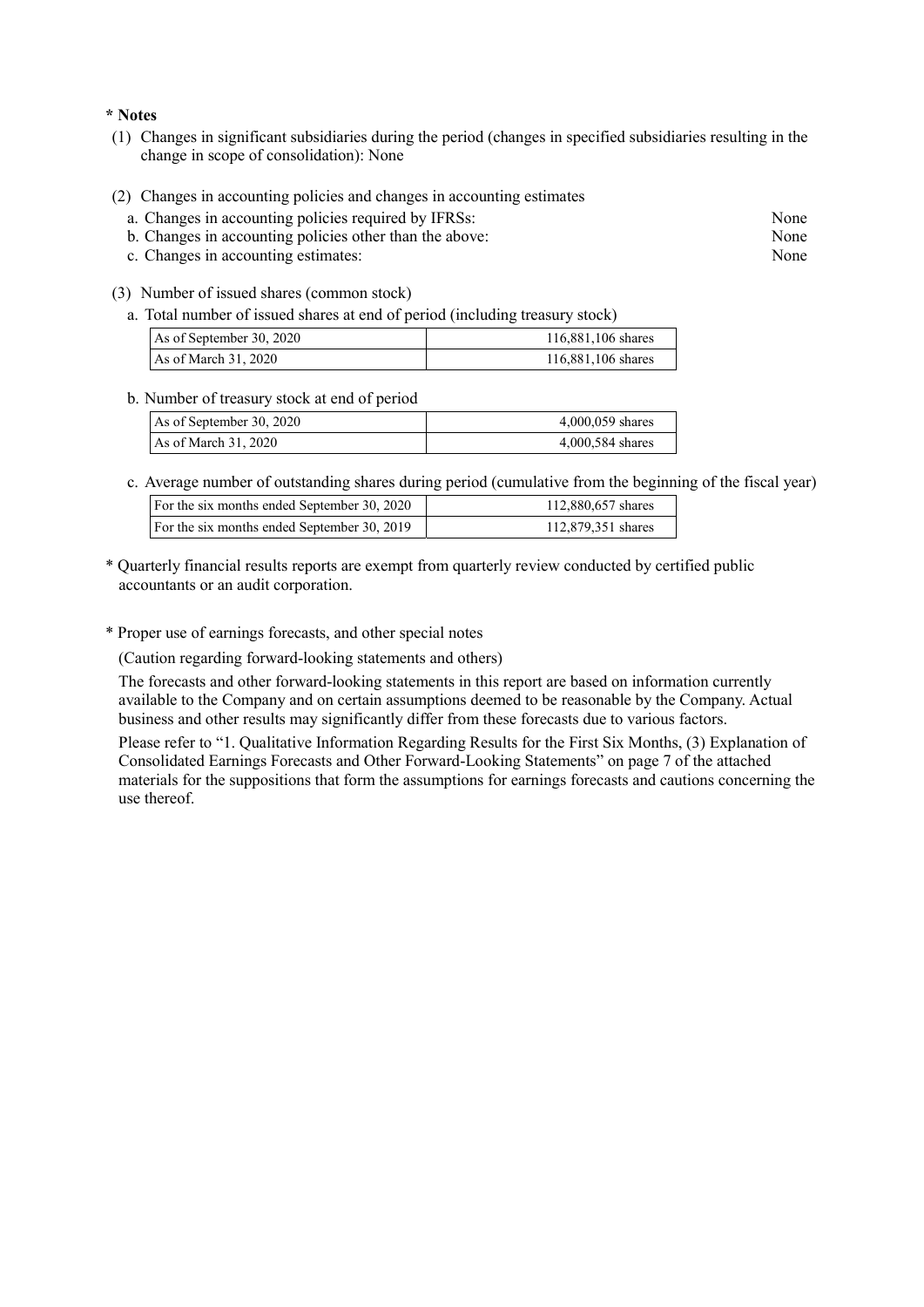**Contents of Attached Materials** 

| (3) Explanation of Consolidated Earnings Forecasts and Other Forward-Looking Statements  7 |  |
|--------------------------------------------------------------------------------------------|--|
| 2. Condensed Quarterly Consolidated Financial Statements and Significant Notes Thereto  8  |  |
|                                                                                            |  |
| (2) Condensed Quarterly Consolidated Statement of Comprehensive Income  10                 |  |
|                                                                                            |  |
|                                                                                            |  |
|                                                                                            |  |
|                                                                                            |  |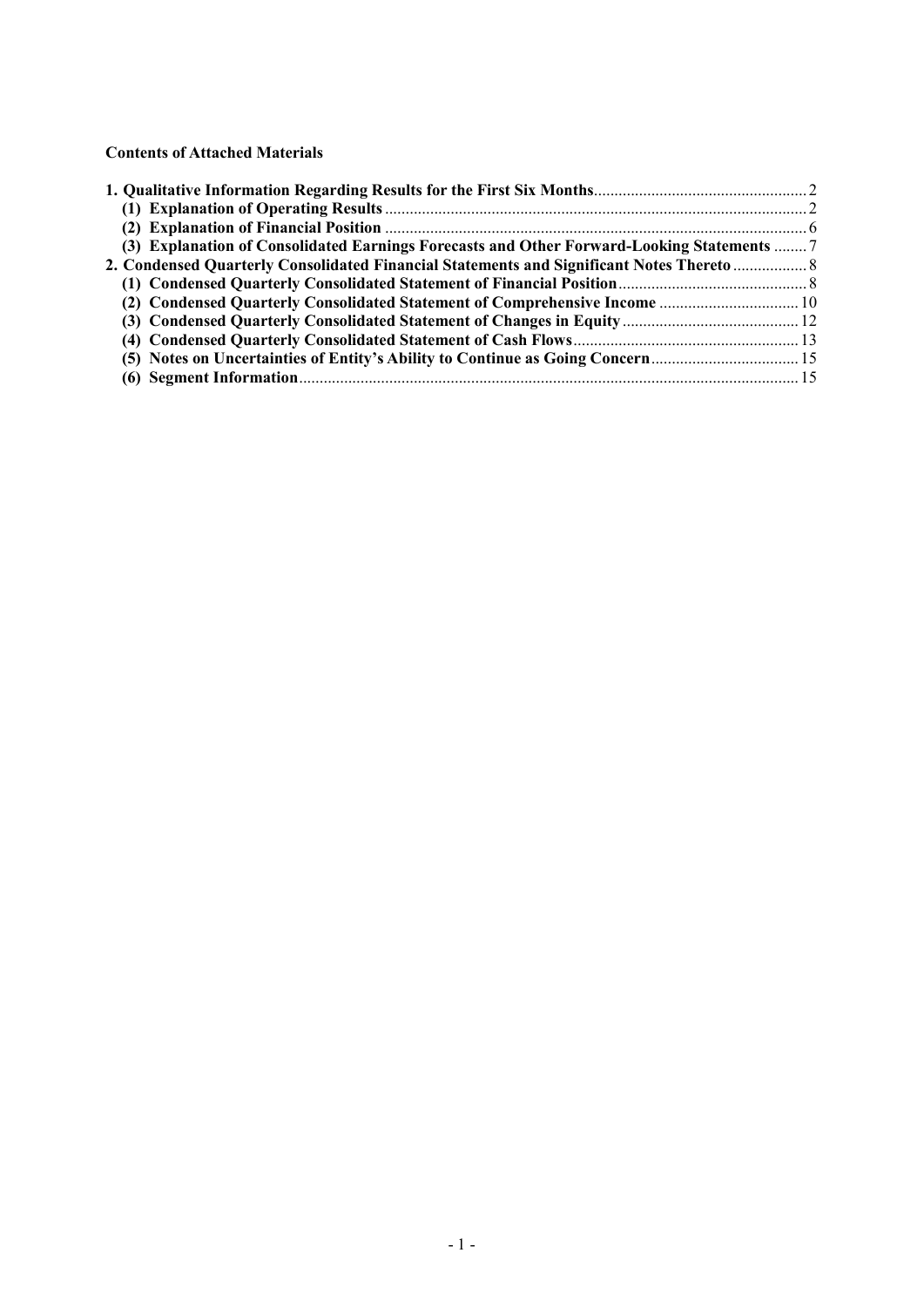### **1. Qualitative Information Regarding Results for the First Six Months**

### **(1) Explanation of Operating Results**

1) Results of operations

During the first six months ended September 30, 2020, environment in the Japanese economy has been extremely difficult, with a sharp drop in consumer spending due to voluntary stay-at-home directives, as well as requests by local authorities to refrain from business activities, following the declaration of a state of emergency to prevent the spread of the novel coronavirus disease (COVID-19), resulting in a significant slowdown in economic activity. Even after the declaration of a state of emergency was lifted, there has been little movement towards recovery, and the future outlook remains extremely uncertain due to factors such as another increase in the number of people infected with COVID-19.

The Group has established the "emergency headquarters for tackling the coronavirus pandemic," headed by the President, to carry out appropriate company-wide management by deciding on and executing company-wide policies and necessary measures, and by continuously collecting and spreading information internally and externally. In addition, with "employee safety" and "infection prevention" as the Company's top priorities, we are working to reduce the risk of infection through telecommuting, working at staggered hours and thorough disinfection of business sites, as well as to increase operational efficiency by improving the communication network environment necessary for the execution of business.

In terms of business, we are promoting our business in accordance with our two-year medium-term business plan "Moving 2020 Horizons" announced in April 2019.

#### Overview of medium-term business plan

1. Name of the plan: Moving 2020 Horizons



- 
- 2. Period: Two years (FY2019 to FY2020)
- 

#### 3. Basic policy: *Promotion of Growth Strategies*

- (1) Maintaining and deepening the revenue base: Create Group synergy and further cultivate customer base.
- (2) Making inroads overseas and in peripheral fields: Proactively invest in overseas businesses and promote M&A of peripheral businesses.
- (3) Creating new businesses: Promote environmental businesses and so on.

#### *Evolution of the Organizational Base*

- (1) Strengthening Group management: Advance consolidated management and construct effective governance management structures.
- (2) Human resource strategies for growth: Promote diversity and nurture global human resources.
- (3) Promoting innovation: Pursue more efficient operations in existing business and promote digital solutions.
- 4. Quantitative plan (FY2020)\*1:
	- (1) Net profit attributable to Itochu Enex's shareholders: ¥11.0 billion
	- (2) Dividend payout ratio: 40% or above
	- (3) Real operating cash flow\*2: ¥20.0 billion or above
	- (4) Planned investment (2-year total): ¥43.0 billion

\*1 The aforementioned quantitative plan has been reviewed on May 15, 2020 to take into account the impact of COVID-19.

\*2 Real operating cash flow excludes working capital, etc. from cash flows from operating activities.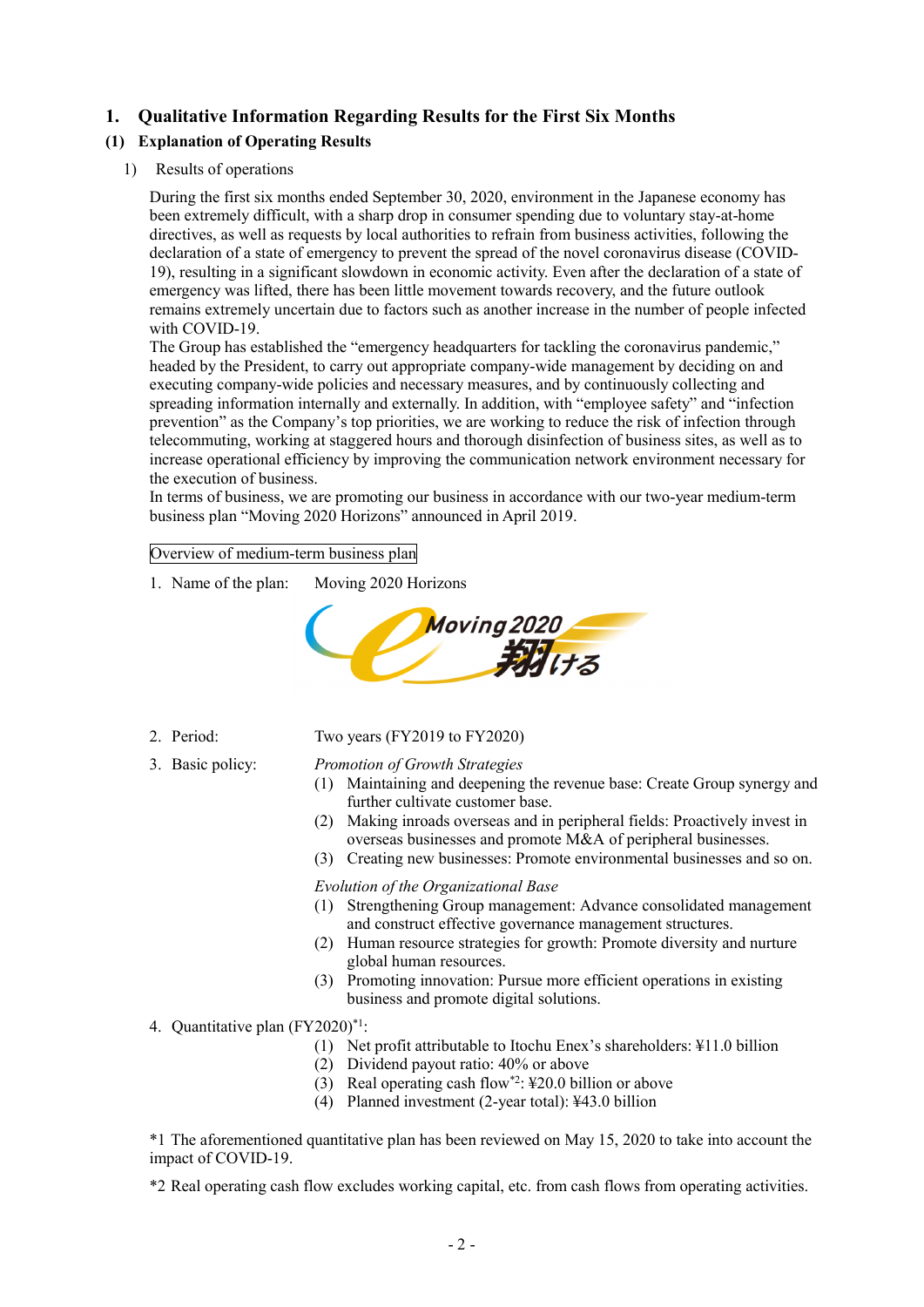|                                                       |                                        |                                        | (Millions of yen) |
|-------------------------------------------------------|----------------------------------------|----------------------------------------|-------------------|
|                                                       | Six months ended<br>September 30, 2020 | Six months ended<br>September 30, 2019 | Change            |
| Revenue                                               | 319,536                                | 439,099                                | (119, 563)        |
| Profit from operating activities                      | 10,163                                 | 9,527                                  | 636               |
| Net profit attributable to Itochu Enex's shareholders | 6,234                                  | 5,184                                  | 1,050             |

The operating results for the six months ended September 30, 2020 are as follows.

Revenue was ¥319,536 million (down 27.2% year on year). This was mainly due to the impact resulting from declining sales prices caused by a fall in the crude oil prices and the decrease in sales volumes of petroleum products.

Profit from operating activities was ¥10,163 million (up 6.7% year on year). Net profit attributable to Itochu Enex's shareholders was ¥6,234 million (up 20.2% year on year). This was mainly due to solid sales volumes of LP gas and electricity for households due to demand from staying at home despite the decrease in sales volumes in all segments as an impact of COVID-19, operations in response to fluctuations in crude oil price in the import/export business of petroleum products, as well as due to reduction of operating expenses, etc.

#### 2) Results of operations by segment

Results of operations by segment are as follows. Following the reorganization of the Group carried out on April 1, 2020, the reportable segments have changed. As a result of the reorganization of the Group, the import/export business of petroleum products and the terminal tank business which were part of the "Car-Life Division" have been reclassified as the "Industrial Business Division." For that reason, the year-on-year comparisons have been recalculated based on the reportable segments as they exist after the reorganization.

| <b>Home-Life Division</b> |  |
|---------------------------|--|
|                           |  |

(Millions of yen) Six months ended September 30, 2020 Six months ended Six months ended<br>September 30, 2019 Revenue 30,210 36,616 (6,406) Profit from operating activities 39 618 (579) Net profit attributable to Itochu Enex's shareholders 15 15 224 (209)

In the Home-Life Division during the six months ended September 30, 2020, the number of customers under direct LP gas supply contracts decreased by 2,000 to approximately 549,000, compared with the end of the previous fiscal year due to business rights being sold, despite the impact of COVID-19 being insignificant. Sales volumes of LP gas for households increased as a result of demand from staying at home caused by voluntary stay-at-home directives, but demand for automotive gas for commercial, industrial and taxi use decreased year on year despite being on a recovery trend.

Regarding sales of electricity for households, the number of supply contracts increased by around 7,000 for a total of approximately 100,000, compared with the end of the previous fiscal year.

Regarding the industrial business division, sales volumes declined year on year due to a decrease in demand of carbonic acid gas for use in beverages, primarily for restaurants, and the impact of reduced utilization rates of the customer plants to which we are supplying.

As a result of these activities, the operating results for the six months ended September 30, 2020 are as follows.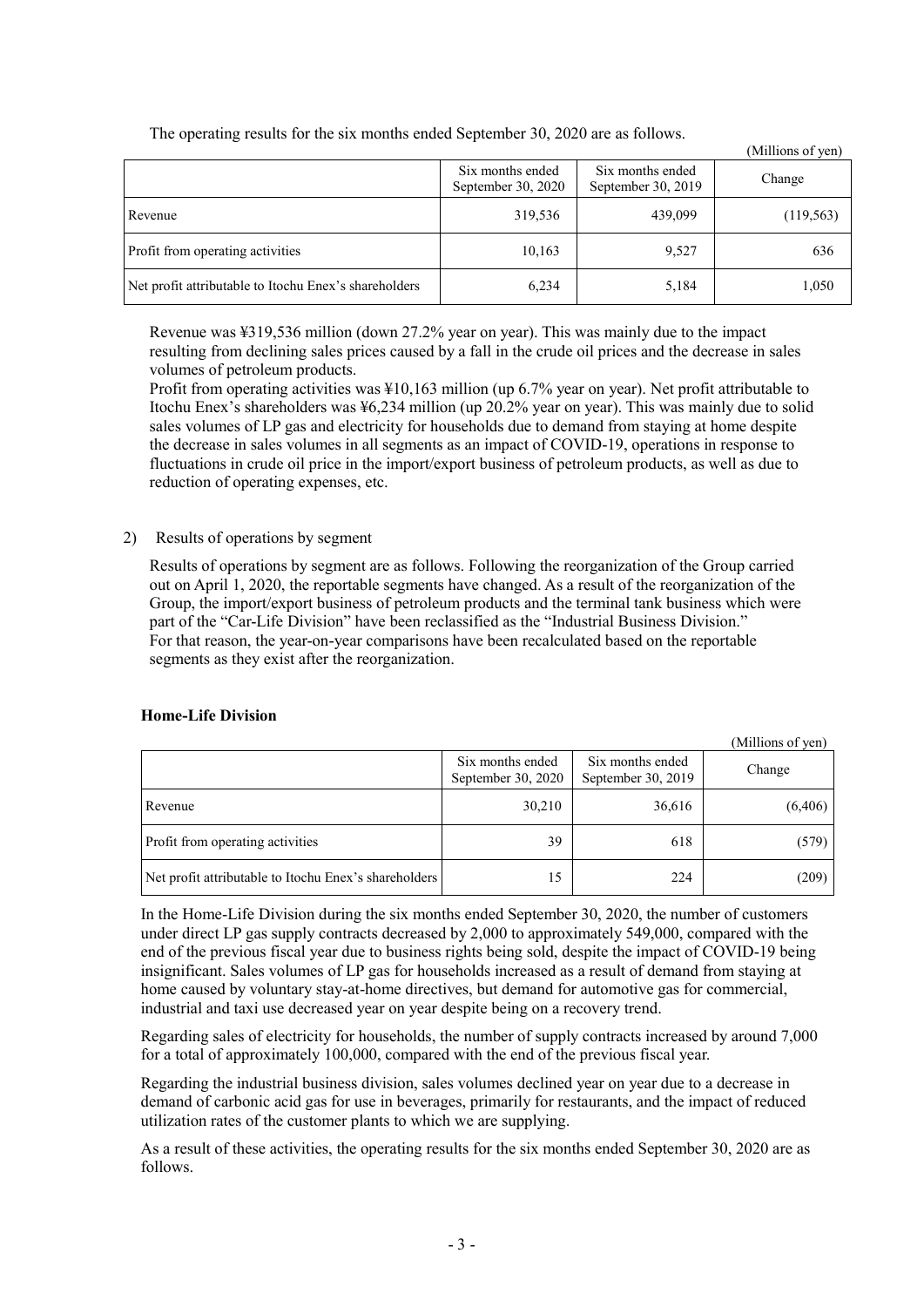Revenue was ¥30,210 million (down 17.5% year on year). This was due mainly to falling sales prices in relation to a fall in the LP gas import price and the decrease in the sales volume of LP gas and industrial gas due to sluggish economic activity.

Profit from operating activities was ¥39 million (down 93.7% year on year). Net profit attributable to Itochu Enex's shareholders was ¥15 million (down 93.3% year on year). This was due mainly to the impact of inventories in relation to a fall in the LP gas import price and the decrease in the sales volume of LP gas and industrial gas, despite securing a certain amount of revenue due to the increase in demand for households.

#### **Car-Life Division**

(Millions of yen)

|                                                       | Six months ended<br>September 30, 2020 | Six months ended<br>September 30, 2019 | Change   |
|-------------------------------------------------------|----------------------------------------|----------------------------------------|----------|
| Revenue                                               | 183,863                                | 255,562                                | (71,699) |
| Profit from operating activities                      | 3,392                                  | 4,681                                  | (1,289)  |
| Net profit attributable to Itochu Enex's shareholders | 1,918                                  | 2,480                                  | (562)    |

Looking at the Car-Life Division during the six months ended September 30, 2020, in the Car-Life Stations (CS)\*3 business, the number of the CS was 1,691, a decrease of 13 from the end of the previous fiscal year. Sales volumes of petroleum products decreased year on year due to a decrease in sales volumes of gasoline and diesel fuel as a result of voluntary stay-at-home directives due to the impact of COVID-19 and weak economic activity. On the other hand, the retail market for petroleum products continued to see robust sales.

In the automotive business, our car dealer business subsidiary OSAKA CAR LIFE GROUP CO., LTD. experienced year-on-year decline in sales volume due to a decrease in the number of customers due to shortened store business hours caused by COVID-19 in addition to a last minute surge of demand before the consumption tax hike in the same period of the previous fiscal year.

As a result of these activities, the operating results for the six months ended September 30, 2020 are as follows.

Revenue was ¥183,863 million (down 28.1% year on year). This was mainly due to the declining sales prices resulting from a fall in the crude oil prices and the decrease in sales volumes of petroleum products.

Profit from operating activities was ¥3,392 million (down 27.5% year on year). Net profit attributable to Itochu Enex's shareholders was ¥1,918 million (down 22.7% year on year). This was mainly due to the decrease in the sales volumes of petroleum products, the decline in the number of vehicles sold in the car dealer business, and decreased service revenue.

\*3 Car-Life Stations: Car-Life Stations are service stations offering multiple services provided by the Company.

| (Millions of yen)                                     |                                        |                                        |          |
|-------------------------------------------------------|----------------------------------------|----------------------------------------|----------|
|                                                       | Six months ended<br>September 30, 2020 | Six months ended<br>September 30, 2019 | Change   |
| Revenue                                               | 68,500                                 | 95,454                                 | (26,954) |
| Profit from operating activities                      | 2,800                                  | 1,004                                  | 1,796    |
| Net profit attributable to Itochu Enex's shareholders | 2,268                                  | 680                                    | 1,588    |

#### **Industrial Business Division**

Looking at the Industrial Business Division, during the six months ended September 30, 2020, in the industrial fuel sales business and the corporate fleet fuel card business, sales volumes decreased year on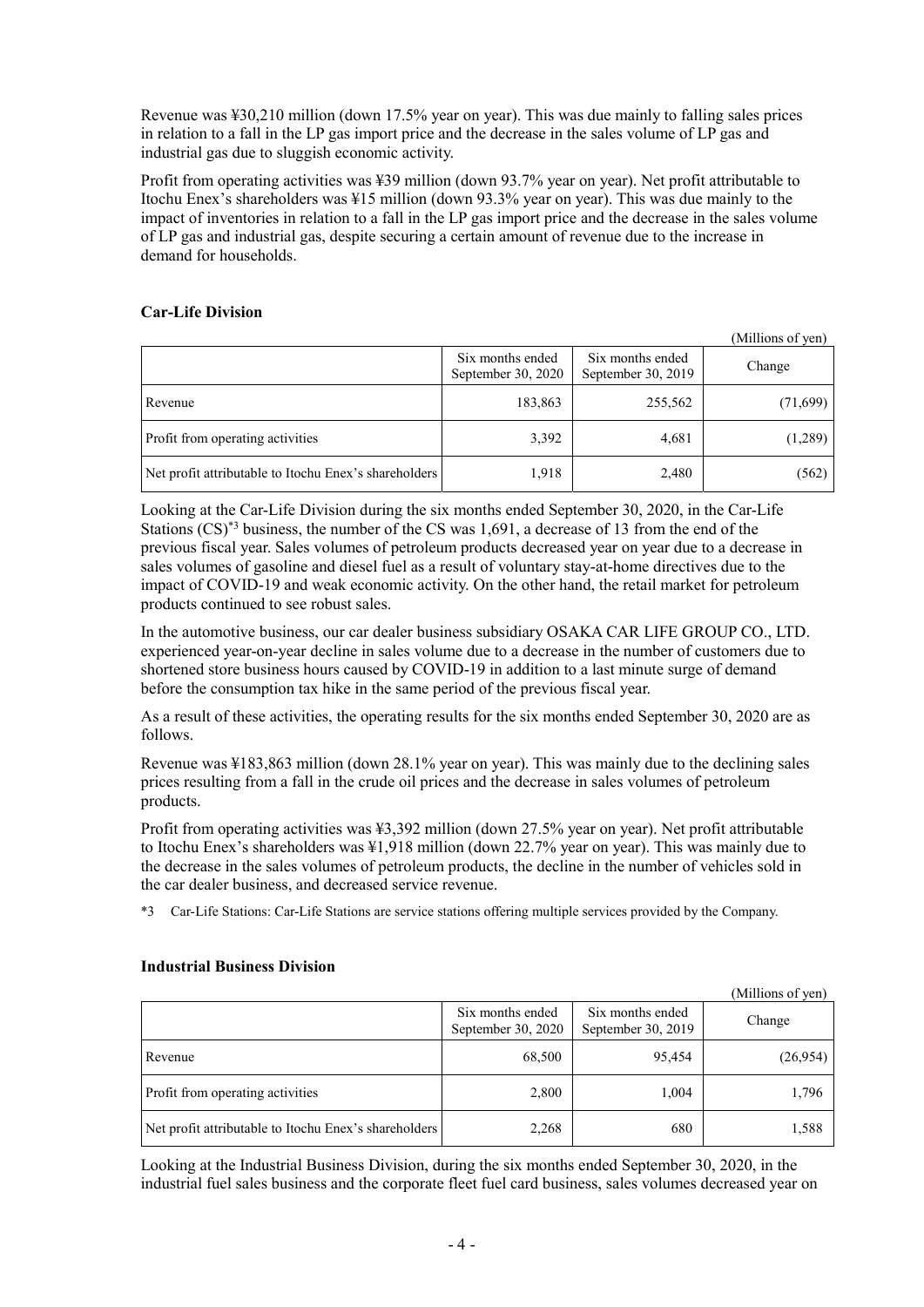year due to reduced utilization rates of the customer plants to which we are supplying and a decrease in the use of fueling cards for commercial vehicles due to the impact of COVID-19. In the asphalt business, sales volumes decreased year on year. In the marine fuel sales business, sales volumes rose year on year due to steady sales for ocean-going vessels. In the petroleum products import/export business, revenue increased year on year due to successful operations in response to fluctuations in crude oil price.

As a result of these activities, the operating results for the six months ended September 30, 2020 are as follows.

Revenue was ¥68,500 million (down 28.2% year on year). This was mainly due to the impact resulting from declining sales prices caused by a fall in the crude oil prices and the decrease in sales volumes of industrial petroleum products.

Profit from operating activities was ¥2,800 million (up 178.9% year on year). Net profit attributable to Itochu Enex's shareholders was ¥2,268 million (up 233.5% year on year). This was mainly due to operations in response to fluctuations in crude oil price in the import/export business of petroleum products and due to reduction of operating expenses.

#### **Power & Utility Division**

|                                                       |                                        |                                        | (Millions of yen) |
|-------------------------------------------------------|----------------------------------------|----------------------------------------|-------------------|
|                                                       | Six months ended<br>September 30, 2020 | Six months ended<br>September 30, 2019 | Change            |
| Revenue                                               | 36,963                                 | 51,467                                 | (14,504)          |
| Profit from operating activities                      | 3,409                                  | 2,913                                  | 496               |
| Net profit attributable to Itochu Enex's shareholders | 1,749                                  | 1,659                                  | 90                |

In the electric power business of the Power & Utility Business, during the six months ended September 30, 2020, high-voltage power sales volumes decreased year on year due to reduced utilization rates of the customer stores, plants, etc. to which we are supplying electric power, as well as a decrease in large scale high-voltage power contracts for business users, caused by the impact of COVID-19.

On the other hand, although low-voltage sales volumes increased year on year due to an increase in household electric power as a result of improved rates of working from home and due to an increase in the number of low-voltage power contracts, particularly for households, retail electricity sales volumes decreased year on year in overall.

The heat supply business\*4 commenced business in the Kitanakadoriminami area of Yokohama from February 2020, but demand for heat decreased year on year due to the impact of suspension of business activities of tenants to which we are supplying heat, caused by the impact of COVID-19.

As a result of these activities, the operating results for the six months ended September 30, 2020 are as follows.

Revenue was ¥36,963 million (down 28.2% year on year). This decrease was mainly due to a decrease in sales volumes in the sales and supply/demand management in the electric power business.

Profit from operating activities was ¥3,409 million (up 17.0% year on year). Net profit attributable to Itochu Enex's shareholders was ¥1,749 million (up 5.4% year on year). This was mainly due to the completion of large scale regular repairs last fiscal year in the power generation area, which resulted in an increase in utilization rates during the fiscal year under review.

\*4 Heat supply business: The heat supply business supplies cold and hot water for air conditioning to multiple office buildings and other buildings from a heat source plant using pipes.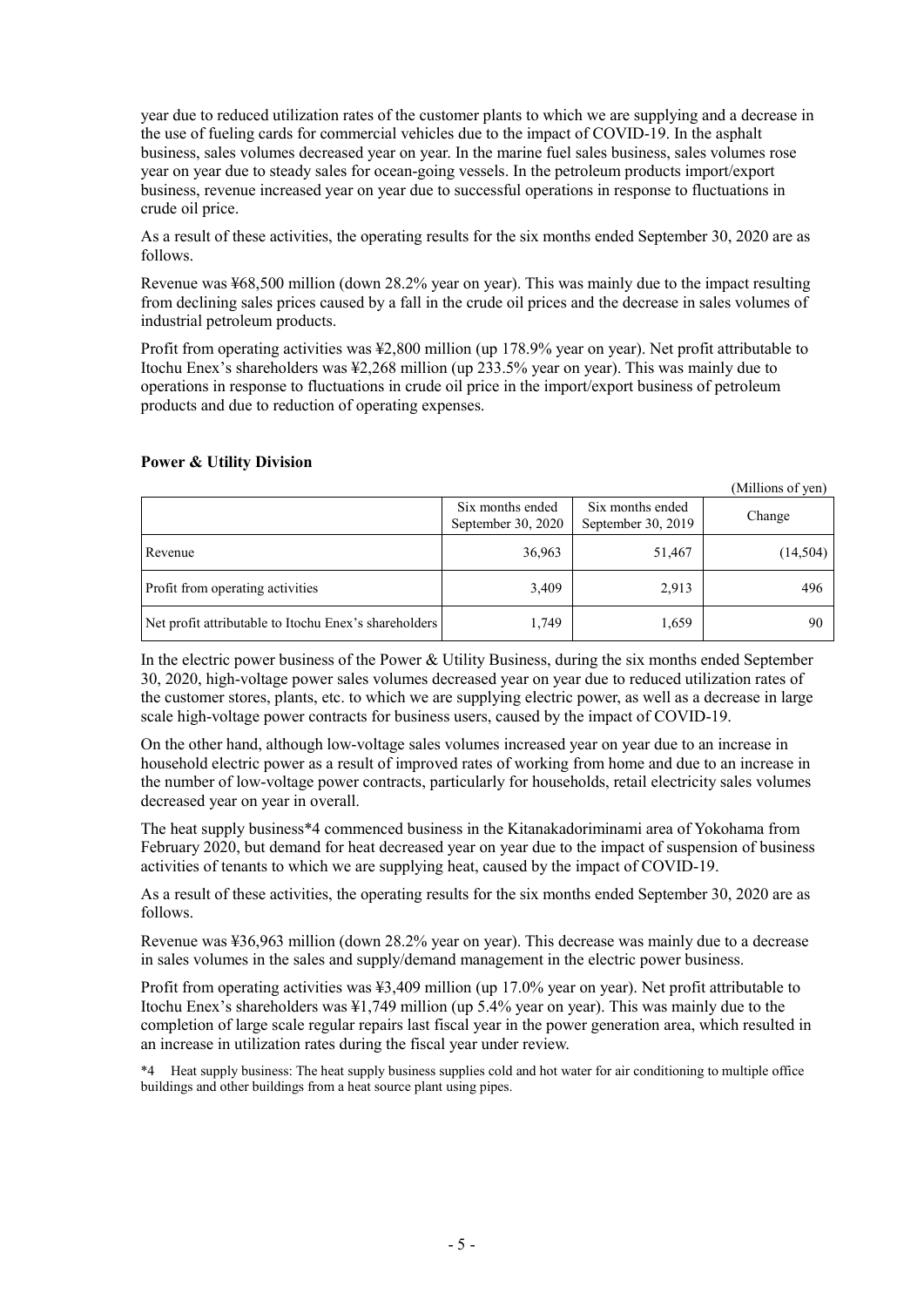#### **(2) Explanation of Financial Position**

#### **Assets, liabilities and equity**

|                   | As of September 30,<br>2020 | As of March 31, 2020 | (TVITHIOHS OF YELL)<br>Change |
|-------------------|-----------------------------|----------------------|-------------------------------|
| Total assets      | 376,704                     | 387,657              | (10,953)                      |
| Total liabilities | 220,497                     | 235,773              | (15,276)                      |
| Total equity      | 156,207                     | 151,884              | 4,323                         |

(Millions of yen)

Total assets amounted to ¥376,704 million as of September 30, 2020, a decrease of ¥10,953 million from March 31, 2020. This was mainly due to a decrease in trade receivables of ¥16,434 million due to a decrease in sales volume resulting from the impact of COVID-19 and seasonal items, and due to a decrease in sales prices resulting from a fall in the crude oil prices. Total liabilities amounted to ¥220,497 million, a decrease of ¥15,276 million from March 31, 2020. This was mainly due to a decrease in trade payables of ¥10,953 million due to a decrease in purchase volume resulting from the impact of COVID-19 and seasonal items, and due to a decrease in purchase prices resulting from a fall in the crude oil prices. Total equity totaled ¥156,207 million, an increase of ¥4,323 million from March 31, 2020, due to factors including an increase of ¥6,234 million from net profit attributable to Itochu Enex's shareholders and a decrease of ¥3,274 million by payment of cash dividends.

#### **Cash flows**

The Group has set goals in FY2020 of net profit attributable to Itochu Enex's shareholders of ¥11.0 billion. Using the cash flow generated from our core businesses, we are proactively investing in new businesses. Going forward, while further evolving group management and creating a balanced asset portfolio, we will continue to build a system that can create synergies among our businesses.

With respect to financing capacity for the time being, we have sufficiently secured account overdraft facilities and commercial paper issuance facilities, in addition to maintaining ample cash and cash equivalents. Moreover, we are essentially free of debt amid a situation where we have maintained healthy levels of debt thus far, which is currently reflected by our net debt-equity ratio (net DER) of negative 0.10 times.

|                                                                 |                                        |                                        | (Millions of yen) |
|-----------------------------------------------------------------|----------------------------------------|----------------------------------------|-------------------|
|                                                                 | Six months ended<br>September 30, 2020 | Six months ended<br>September 30, 2019 | Change            |
| Cash flows from operating activities                            | 22,104                                 | 7,138                                  | 14,966            |
| Cash flows from investing activities                            | 5,850                                  | (7,240)                                | 13,090            |
| [Free cash flows]                                               | [27,954]                               | [(102)]                                | [28,056]          |
| Cash flows from financing activities                            | (10,368)                               | 2,765                                  | (13, 133)         |
| Net increase in cash and cash equivalents                       | 17,585                                 | 2,663                                  | 14,922            |
| Effect of exchange rate changes on cash and cash<br>equivalents | (20)                                   | (3)                                    | (17)              |
| Cash and cash equivalents at the end of the<br>period           | 36,809                                 | 21,385                                 | 15,424            |

Cash and cash equivalents (net cash) totaled ¥36,809 million as of September 30, 2020, up ¥17,566 million from March 31, 2020.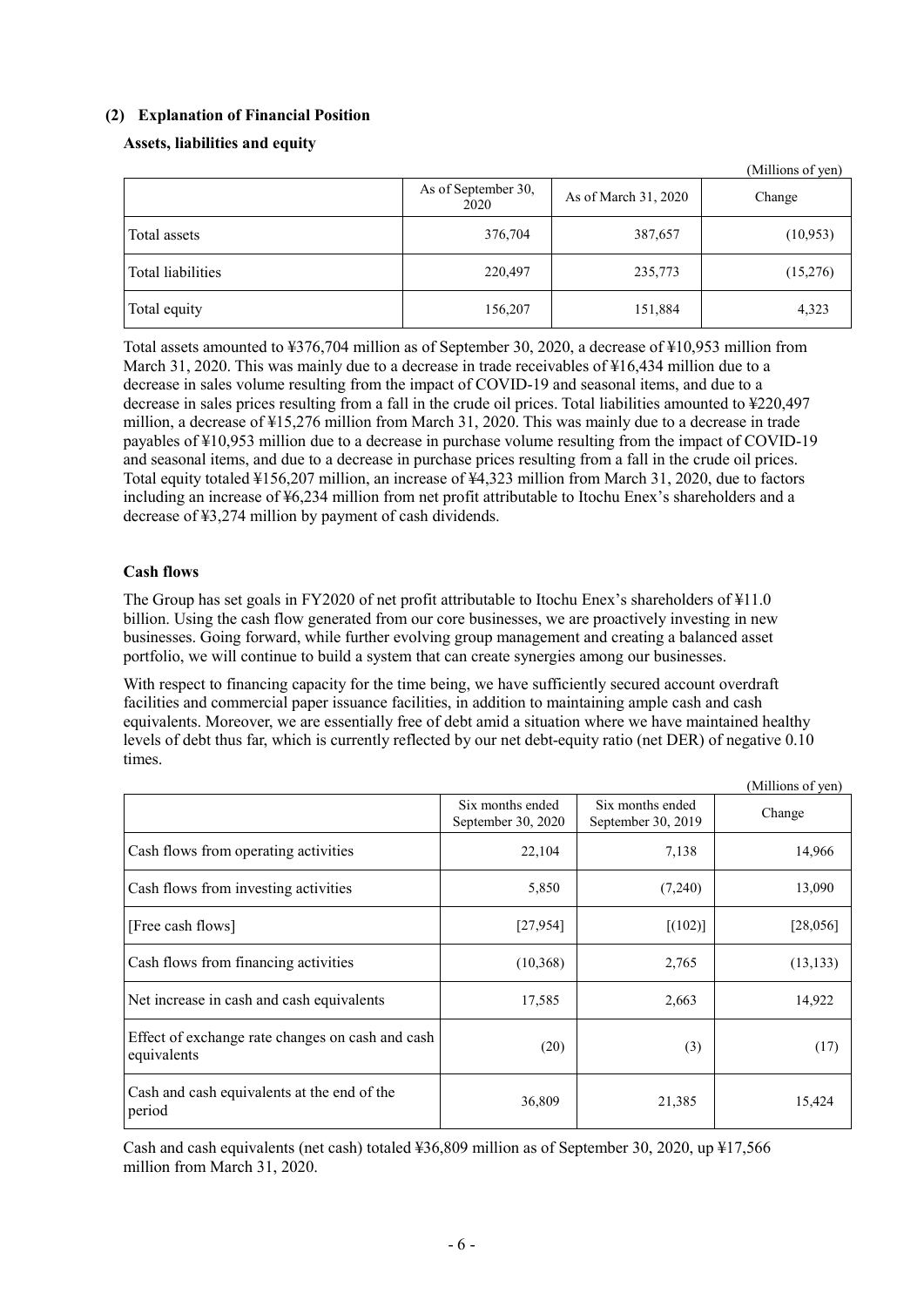#### *Cash flows from operating activities*

| (Millions of yen)                     |                                        |                                        |         |
|---------------------------------------|----------------------------------------|----------------------------------------|---------|
|                                       | Six months ended<br>September 30, 2020 | Six months ended<br>September 30, 2019 | Change  |
| Cash flows from operating activities  | 22,104                                 | 7,138                                  | 14,966  |
| Changes in working capital and others | 5,084                                  | (11,068)                               | 16,152  |
| Real operating cash flow              | 17,020                                 | 18,206                                 | (1,186) |

Operating activities provided net cash of ¥22,104 million. Major items included profit before tax of ¥10,472 million, depreciation and amortization of ¥10,084 million, and a decrease in funds required for trading of ¥4,500 million. Net cash provided increased ¥14,966 million year on year. Moreover, real operating cash flow decreased ¥1,186 million year on year.

#### *Cash flows from investing activities*

The Group has always made investments with an awareness of capital efficiency based on our investment strategy. In the two years from 2019 to 2020, we are planning investments of ¥17,000 million in maintaining and deepening our important revenue base that generates cash flow, as well as ¥26,000 million in overseas and peripheral fields and new businesses centered on the Power & Utility Division.

Investing activities provided net cash of ¥5,850 million. Cash used included payment for loans receivable of ¥462 million, payments for purchase of property, plant and equipment and investment property of ¥5,440 million, mainly in the Power & Utility Division, and purchase of intangible assets of ¥670 million. Meanwhile, cash provided included collection of loans receivable of ¥511 million, proceeds from sales of property, plant and equipment and investment property of ¥478 million and decrease in deposits paid of ¥11,021 million. Net cash provided increased ¥13,090 million year on year.

#### *Cash flows from financing activities*

The Group aims to streamline Group-wide financing activities to enhance our corporate value. Enhancing Group-wide financial management through the introduction of our Group Financial System\* resulted in ¥10,368 million used as a result of financing activities. This was mainly due to proceeds from short-term bonds (commercial papers) and borrowings of ¥10,000 million for responding to COVID-19, redemption of short-term bonds (commercial papers) and repayments of borrowings of ¥13,908 million, and repayments of lease liabilities of ¥5,768 million. Net cash used increased ¥13,133 million year on year.

\*The Group Financial System streamlines fund management and procurement costs by sharing funds within the Group.

#### **(3) Explanation of Consolidated Earnings Forecasts and Other Forward-Looking Statements**

The Company's full-year consolidated earnings forecasts have not been revised from the May 15, 2020 announcement as the impact of COVID-19 remains uncertain beyond the nine months ending December 31, 2020.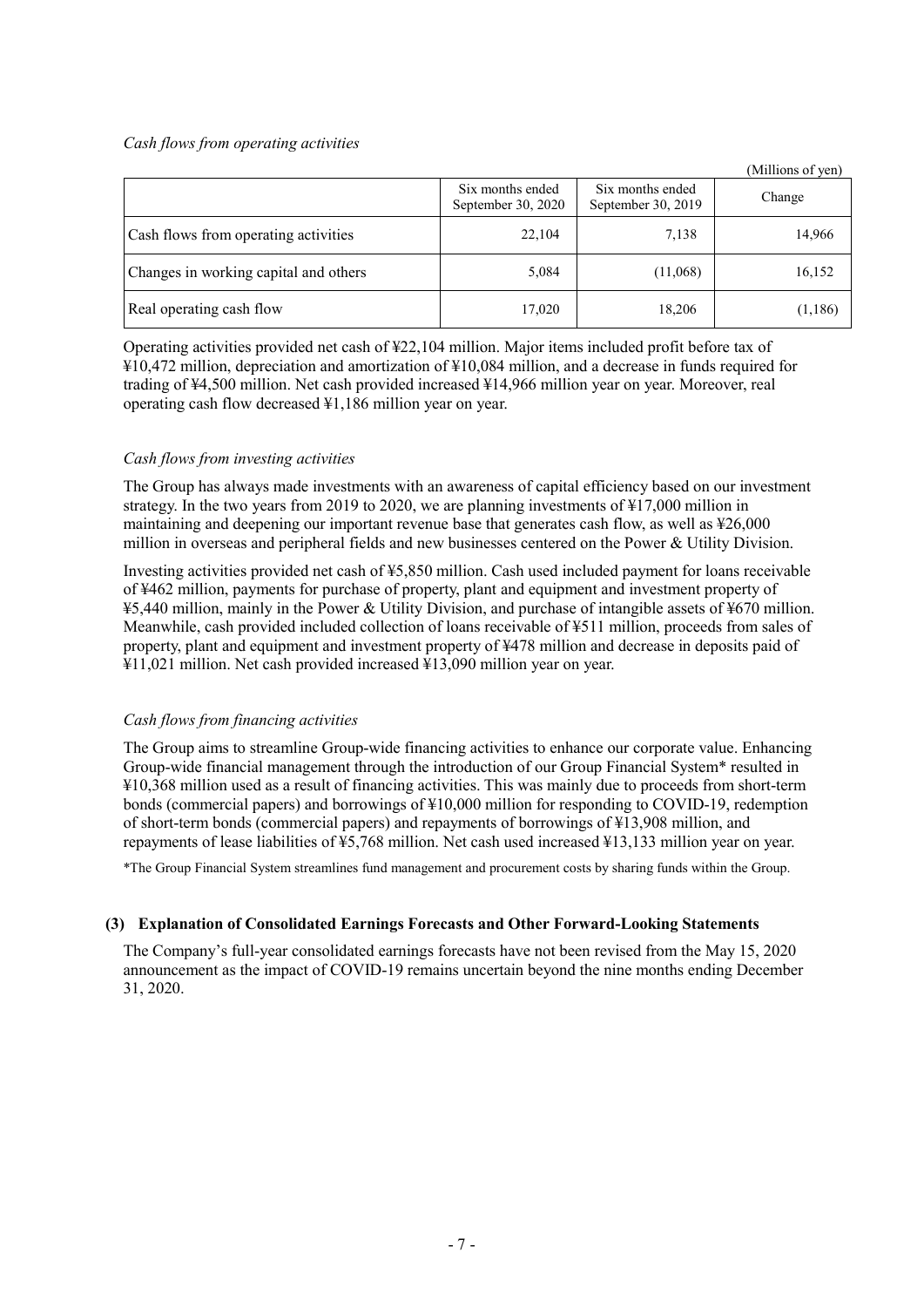# **2. Condensed Quarterly Consolidated Financial Statements and Significant Notes Thereto**

|                                                     |                         | (Millions of yen)           |
|-----------------------------------------------------|-------------------------|-----------------------------|
|                                                     | As of<br>March 31, 2020 | As of<br>September 30, 2020 |
| <b>ASSETS</b>                                       |                         |                             |
| Current assets                                      |                         |                             |
| Cash and cash equivalents                           | 19,243                  | 36,809                      |
| Trade receivables                                   | 86,911                  | 70,477                      |
| Other current financial assets                      | 28,095                  | 17,152                      |
| Inventories                                         | 24,263                  | 25,296                      |
| Income taxes receivable                             | 98                      | 462                         |
| Trade advances paid                                 | 128                     | 159                         |
| Other current assets                                | 2,502                   | 2,393                       |
| Total current assets                                | 161,240                 | 152,748                     |
| Non-current assets                                  |                         |                             |
| Investments accounted for by the equity method      | 31,583                  | 30,812                      |
| Other investments                                   | 3,860                   | 4,018                       |
| Non-current financial assets other than investments | 11,942                  | 11,356                      |
| Property, plant and equipment                       | 132,870                 | 133,333                     |
| Investment property                                 | 13,147                  | 13,197                      |
| Goodwill                                            | 521                     | 521                         |
| Intangible assets                                   | 20,005                  | 19,675                      |
| Deferred tax assets                                 | 10,374                  | 9,069                       |
| Other non-current assets                            | 2,115                   | 1,975                       |
| Total non-current assets                            | 226,417                 | 223,956                     |
| Total assets                                        | 387,657                 | 376,704                     |

### **(1) Condensed Quarterly Consolidated Statement of Financial Position**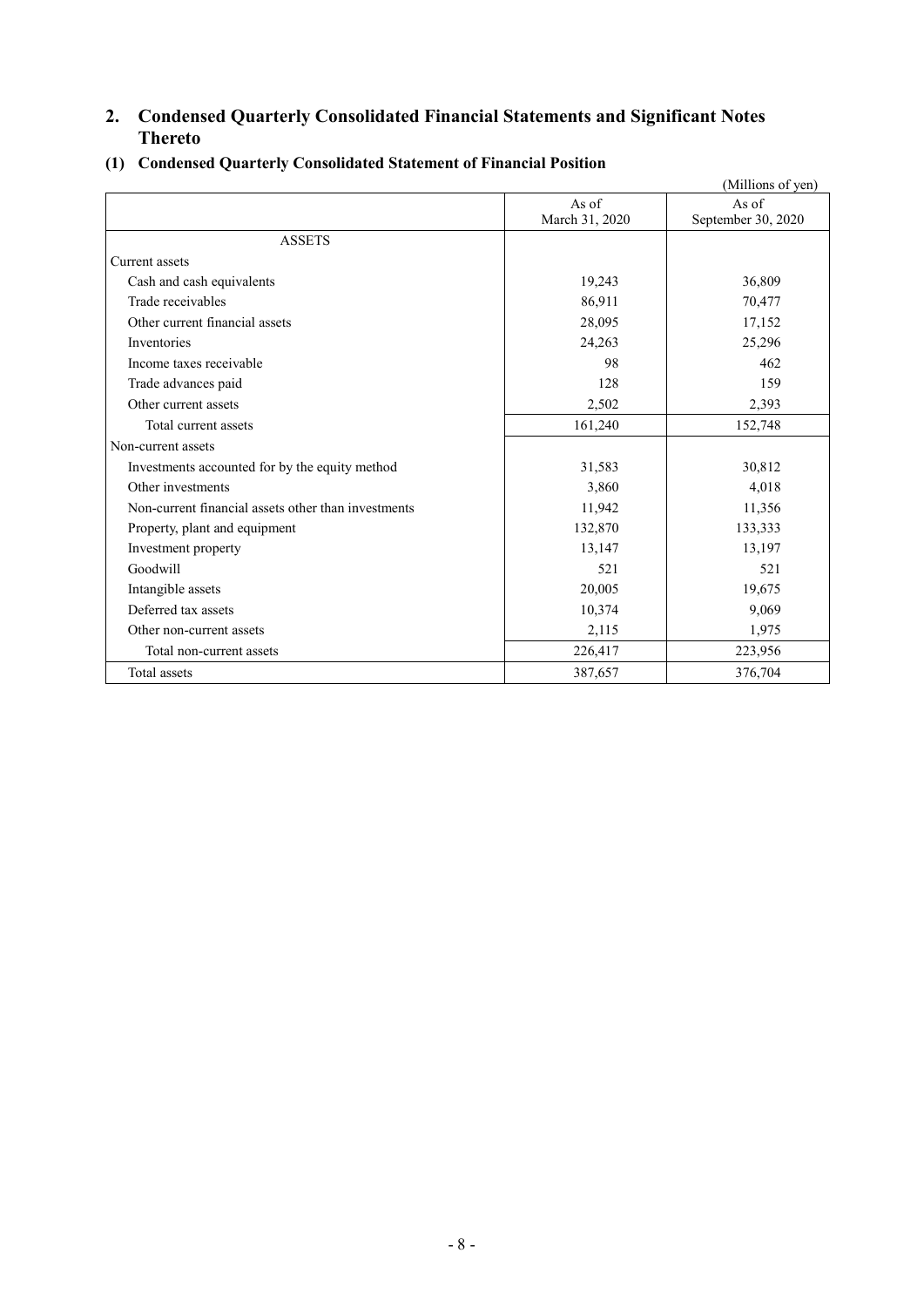|                                               |                         | (Millions of yen)           |
|-----------------------------------------------|-------------------------|-----------------------------|
|                                               | As of<br>March 31, 2020 | As of<br>September 30, 2020 |
| <b>LIABILITIES AND EQUITY</b>                 |                         |                             |
| <b>Current liabilities</b>                    |                         |                             |
| Short-term bonds and borrowings               | 7,024                   | 6,320                       |
| Trade payables                                | 83,936                  | 72,983                      |
| Lease liabilities                             | 9,591                   | 9,826                       |
| Other current financial liabilities           | 6,216                   | 5,700                       |
| Income taxes payable                          | 4,172                   | 2,936                       |
| Advances from customers                       | 9,437                   | 10,114                      |
| Other current liabilities                     | 12,848                  | 11,108                      |
| Total current liabilities                     | 133,224                 | 118,987                     |
| Non-current liabilities                       |                         |                             |
| Non-current bonds and borrowings              | 18,156                  | 17,455                      |
| Lease liabilities                             | 52,713                  | 52,666                      |
| Other non-current financial liabilities       | 14,225                  | 14,128                      |
| Non-current liabilities for employee benefits | 10,335                  | 10,528                      |
| Deferred tax liabilities                      | 1,721                   | 1,114                       |
| Provisions                                    | 5,255                   | 5,338                       |
| Other non-current liabilities                 | 144                     | 281                         |
| Total non-current liabilities                 | 102,549                 | 101,510                     |
| <b>Total liabilities</b>                      | 235,773                 | 220,497                     |
| Equity                                        |                         |                             |
| Common stock                                  | 19,878                  | 19,878                      |
| Capital surplus                               | 18,934                  | 18,933                      |
| Retained earnings                             | 92,761                  | 96,397                      |
| Other components of equity                    | (1,370)                 | (1,105)                     |
| Treasury stock                                | (1,870)                 | (1,870)                     |
| Total shareholders' equity                    | 128,333                 | 132,232                     |
| Non-controlling interests                     | 23,551                  | 23,975                      |
| Total equity                                  | 151,884                 | 156,207                     |
| Total liabilities and equity                  | 387,657                 | 376,704                     |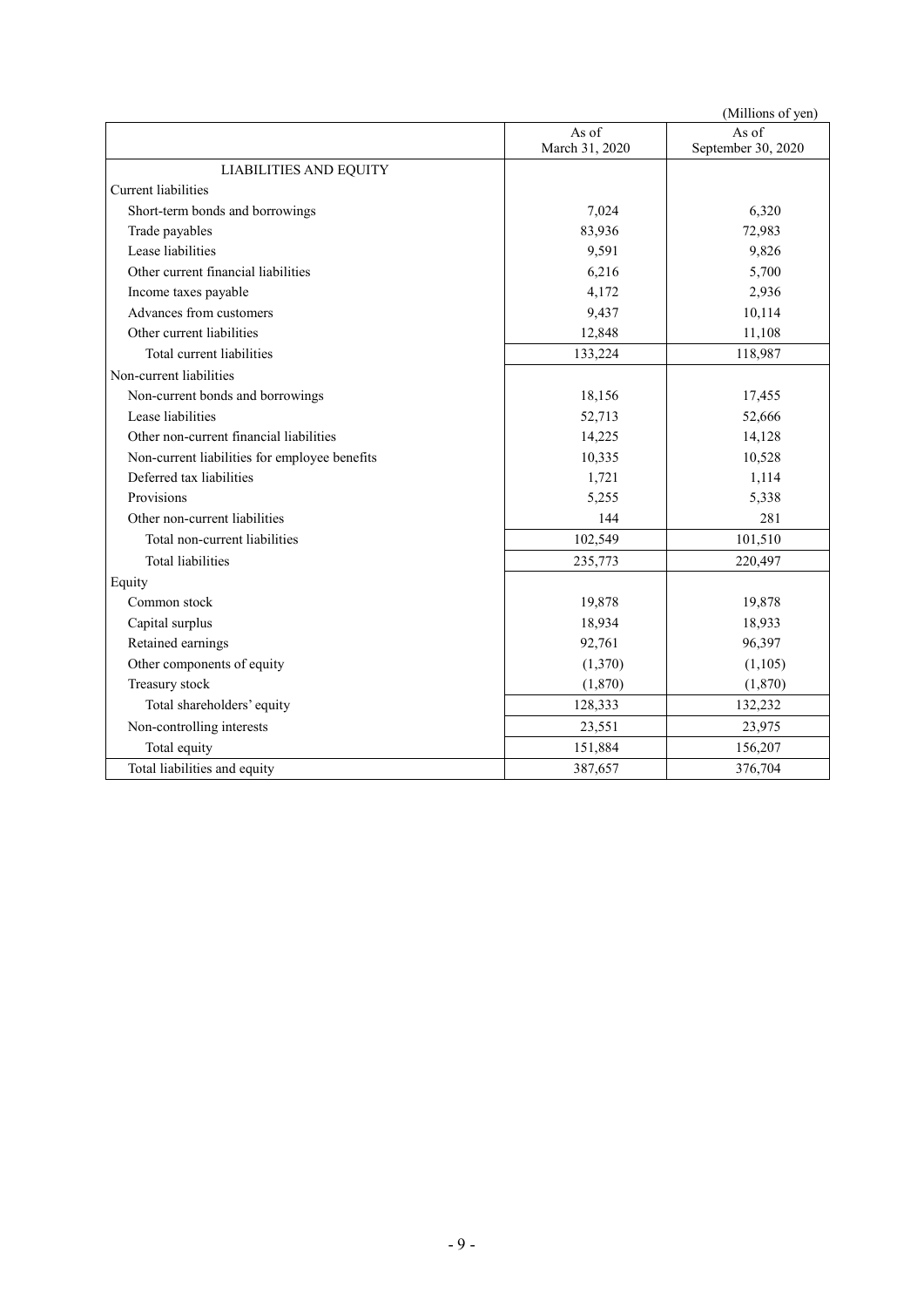# **(2) Condensed Quarterly Consolidated Statement of Comprehensive Income**

|                                                                    |                    | (Millions of yen)  |
|--------------------------------------------------------------------|--------------------|--------------------|
|                                                                    | Six months ended   | Six months ended   |
|                                                                    | September 30, 2019 | September 30, 2020 |
| Revenue                                                            | 439,099            | 319,536            |
| Cost of sales                                                      | (396, 818)         | (277, 415)         |
| Gross profit                                                       | 42,281             | 42,121             |
| Other income and expense                                           |                    |                    |
| Selling, general and administrative expenses                       | (33,044)           | (31, 947)          |
| Profit (loss) from tangible assets, intangible assets and goodwill | 69                 | (83)               |
| $Other-net$                                                        | 221                | 72                 |
| Total other income and expense                                     | (32, 754)          | (31,958)           |
| Profit from operating activities                                   | 9,527              | 10,163             |
| Financial income and costs                                         |                    |                    |
| Interest income                                                    | 28                 | 25                 |
| Dividends received                                                 | 64                 | 465                |
| Interest expense                                                   | (574)              | (549)              |
| Other financial income and costs – net                             | (27)               | (76)               |
| Total financial income and costs                                   | (509)              | (135)              |
| Share of profit of investments accounted for by the equity method  | 663                | 444                |
| Profit before tax                                                  | 9,681              | 10,472             |
| Income tax expense                                                 | (3,213)            | (3,189)            |
| Net profit                                                         | 6,468              | 7,283              |
| Net profit attributable to:                                        |                    |                    |
| Net profit attributable to Itochu Enex's shareholders              | 5,184              | 6,234              |
| Net profit attributable to non-controlling interests               | 1,284              | 1,049              |
| Total                                                              | 6,468              | 7,283              |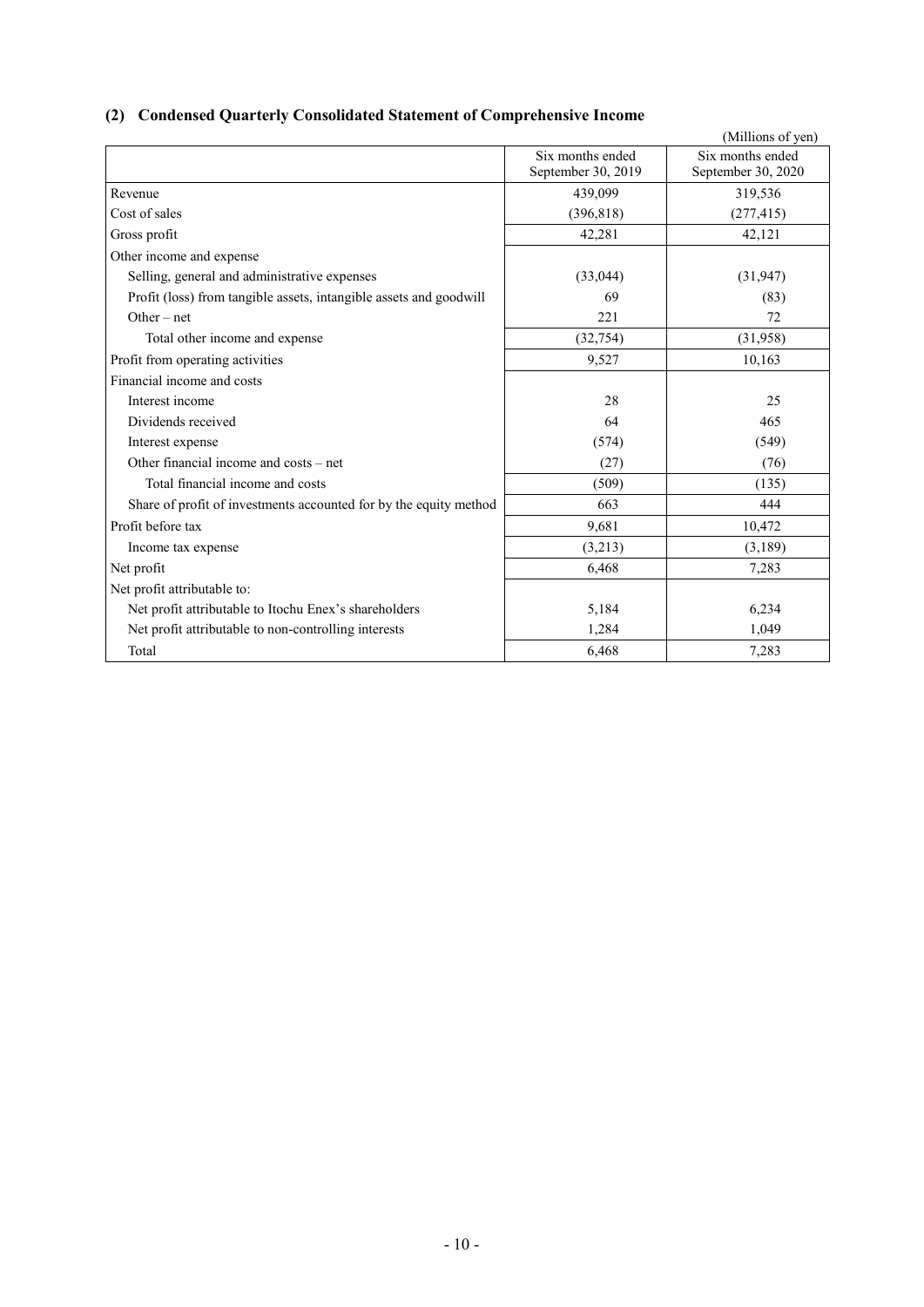|                                                                                 |                                        | (Millions of yen)                      |
|---------------------------------------------------------------------------------|----------------------------------------|----------------------------------------|
|                                                                                 | Six months ended<br>September 30, 2019 | Six months ended<br>September 30, 2020 |
| Other comprehensive income, net of tax effect                                   |                                        |                                        |
| Items that will not be reclassified to profit or loss                           |                                        |                                        |
| <b>FVTOCI</b> financial assets                                                  | 54                                     | 155                                    |
| Other comprehensive income of investments accounted for by the<br>equity method | 23                                     | 11                                     |
| Items that may be reclassified to profit or loss                                |                                        |                                        |
| Exchange differences on translating foreign operations                          | (2)                                    | (3)                                    |
| Cash flow hedges                                                                | 15                                     | 22                                     |
| Other comprehensive income of investments accounted for by the<br>equity method | (266)                                  | 79                                     |
| Total other comprehensive income, net of tax effect                             | (176)                                  | 264                                    |
| Comprehensive income                                                            | 6,292                                  | 7,547                                  |
| Comprehensive income attributable to:                                           |                                        |                                        |
| Comprehensive income attributable to Itochu Enex's shareholders                 | 5,008                                  | 6,498                                  |
| Comprehensive income attributable to non-controlling interests                  | 1,284                                  | 1,049                                  |
| Total                                                                           | 6,292                                  | 7,547                                  |
|                                                                                 |                                        | $(V_{\alpha n})$                       |

|                                                               |       | ren   |
|---------------------------------------------------------------|-------|-------|
| Earnings per share attributable to Itochu Enex's shareholders |       |       |
| <b>Basic</b>                                                  | 45.93 | 5 O C |
| Diluted                                                       | –     |       |

|                                  |                 | <br>ven<br>(Millions<br>. ot |
|----------------------------------|-----------------|------------------------------|
| Total.<br>l trading transactions | $\prime$<br>548 | 395,248                      |

(Note) Total trading transactions are presented in accordance with the Japanese accounting practices. This item is voluntarily disclosed by the Company for investors' convenience and is not required to be disclosed under International Financial Reporting Standards ("IFRSs").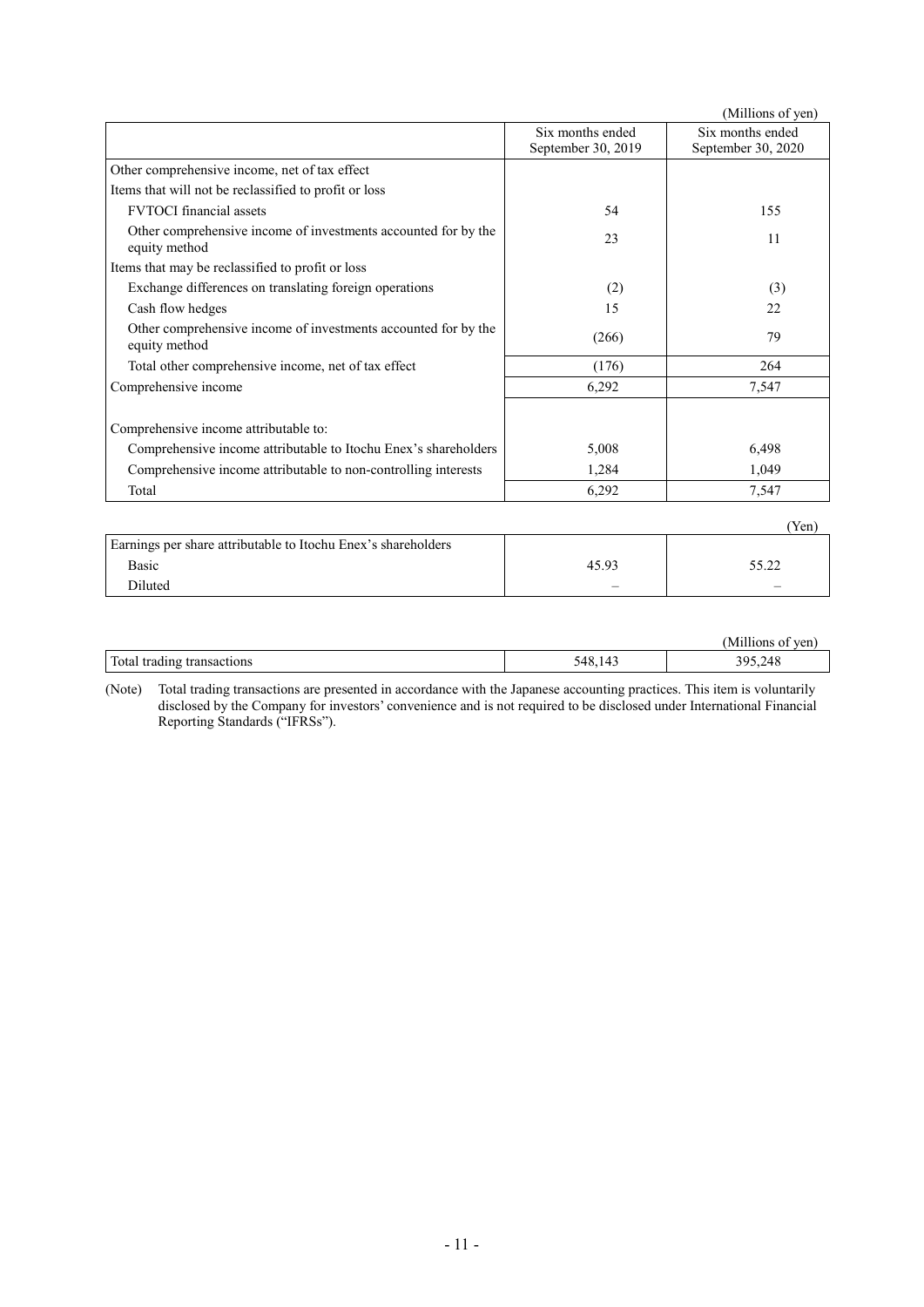# **(3) Condensed Quarterly Consolidated Statement of Changes in Equity**

Six months ended September 30, 2019

| $\mathcal{L}$ and $\mathcal{L}$ and $\mathcal{L}$ and $\mathcal{L}$ are supported by $\mathcal{L}$ and $\mathcal{L}$ |                 |                      |                      |                                  |                   |                                  |                                  | (Millions of yen) |
|----------------------------------------------------------------------------------------------------------------------|-----------------|----------------------|----------------------|----------------------------------|-------------------|----------------------------------|----------------------------------|-------------------|
|                                                                                                                      |                 | Shareholders' equity |                      |                                  |                   |                                  |                                  |                   |
|                                                                                                                      | Common<br>stock | Capital<br>surplus   | Retained<br>earnings | Other<br>components<br>of equity | Treasury<br>stock | Total<br>shareholders'<br>equity | Non-<br>controlling<br>interests | Total equity      |
| Balance at April 1, 2019                                                                                             | 19,878          | 18,922               | 86,769               | (1,406)                          | (1,873)           | 122,290                          | 22,276                           | 144,566           |
| Cumulative effect of<br>accounting change                                                                            |                 |                      | (1,146)              |                                  |                   | (1,146)                          | (389)                            | (1, 535)          |
| Restated balance                                                                                                     | 19,878          | 18,922               | 85,623               | (1, 406)                         | (1,873)           | 121,144                          | 21,887                           | 143,031           |
| Net profit                                                                                                           |                 |                      | 5,184                |                                  |                   | 5,184                            | 1,284                            | 6,468             |
| Other comprehensive<br>income                                                                                        |                 |                      |                      | (176)                            |                   | (176)                            | (0)                              | (176)             |
| Comprehensive income                                                                                                 |                 |                      | 5,184                | (176)                            |                   | 5,008                            | 1,284                            | 6,292             |
| Transactions with owners                                                                                             |                 |                      |                      |                                  |                   |                                  |                                  |                   |
| Cash dividends                                                                                                       |                 |                      | (2,486)              |                                  |                   | (2,486)                          | (419)                            | (2,905)           |
| Changes due to additional<br>acquisitions and sales of<br>interests in subsidiaries                                  |                 |                      |                      |                                  |                   |                                  | (30)                             | (30)              |
| Purchase and disposal of<br>treasury stock                                                                           |                 |                      |                      |                                  | (0)               | (0)                              |                                  | (0)               |
| Share-based payments                                                                                                 |                 | (3)                  |                      |                                  | 3                 |                                  |                                  |                   |
| Balance at September 30,<br>2019                                                                                     | 19,878          | 18,919               | 88,321               | (1,582)                          | (1,870)           | 123,666                          | 22,722                           | 146,388           |

Six months ended September 30, 2020

#### (Millions of yen)

|                                                                                     | Shareholders' equity |                    |                      |                                  |                   |                                  |                                  |              |
|-------------------------------------------------------------------------------------|----------------------|--------------------|----------------------|----------------------------------|-------------------|----------------------------------|----------------------------------|--------------|
|                                                                                     | Common<br>stock      | Capital<br>surplus | Retained<br>earnings | Other<br>components<br>of equity | Treasury<br>stock | Total<br>shareholders'<br>equity | Non-<br>controlling<br>interests | Total equity |
| Balance at April 1, 2020                                                            | 19,878               | 18,934             | 92,761               | (1,370)                          | (1,870)           | 128,333                          | 23,551                           | 151,884      |
| Net profit                                                                          |                      |                    | 6,234                |                                  |                   | 6,234                            | 1,049                            | 7,283        |
| Other comprehensive<br>income                                                       |                      |                    |                      | 264                              |                   | 264                              | $\theta$                         | 264          |
| Comprehensive income                                                                |                      |                    | 6,234                | 264                              |                   | 6,498                            | 1,049                            | 7,547        |
| Transactions with owners                                                            |                      |                    |                      |                                  |                   |                                  |                                  |              |
| Cash dividends                                                                      |                      |                    | (2,599)              |                                  |                   | (2,599)                          | (675)                            | (3,274)      |
| Changes due to additional<br>acquisitions and sales of<br>interests in subsidiaries |                      |                    |                      |                                  |                   |                                  | 50                               | 50           |
| Purchase and disposal of<br>treasury stock                                          |                      |                    |                      |                                  | (0)               | (0)                              |                                  | (0)          |
| Share-based payments                                                                |                      | (1)                |                      |                                  |                   | $\overline{\phantom{0}}$         |                                  |              |
| Balance at September 30,<br>2020                                                    | 19,878               | 18,933             | 96,397               | (1,105)                          | (1,870)           | 132,232                          | 23,975                           | 156,207      |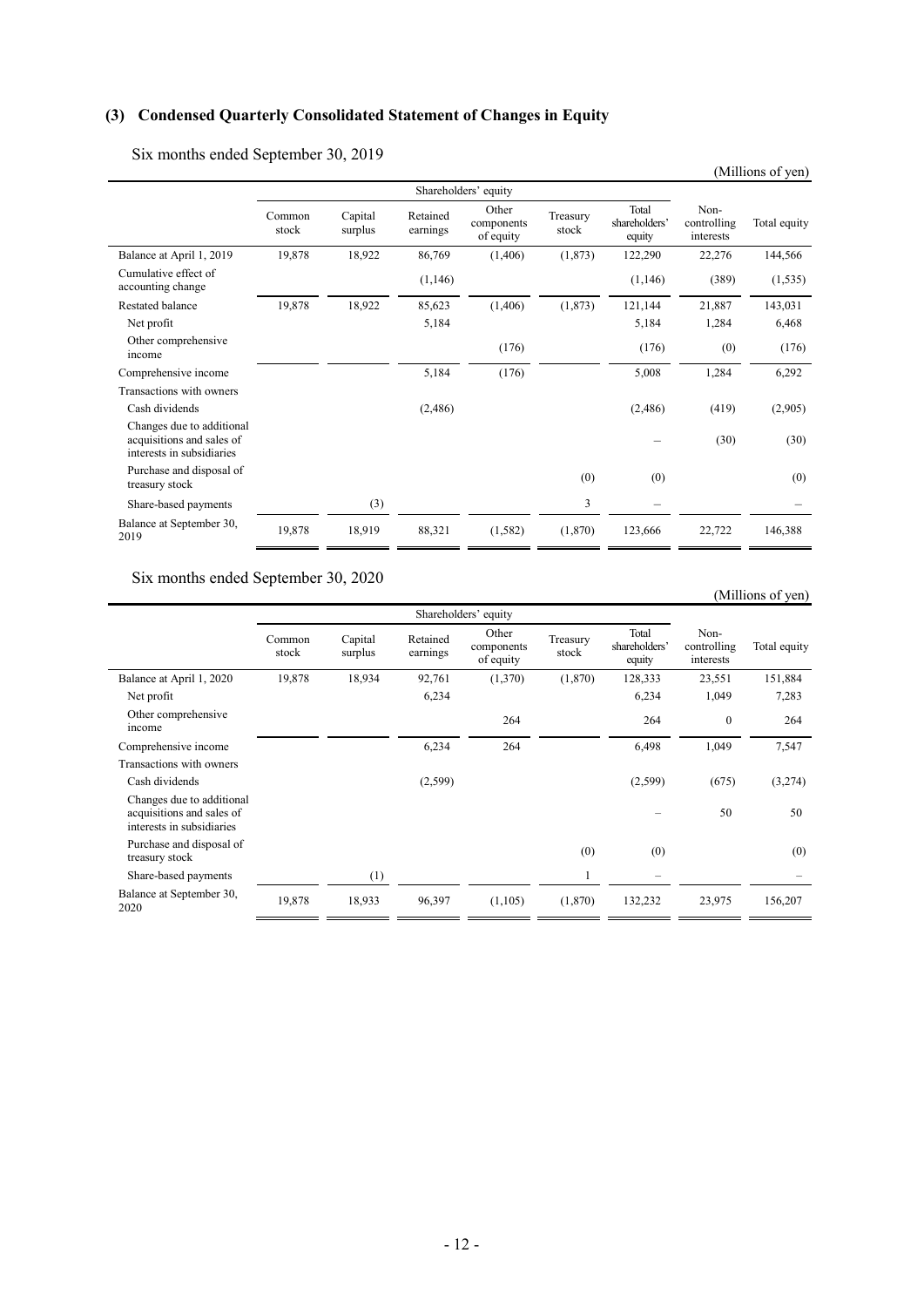# **(4) Condensed Quarterly Consolidated Statement of Cash Flows**

|                                                                                                                 |                                        | (Millions of yen)                      |
|-----------------------------------------------------------------------------------------------------------------|----------------------------------------|----------------------------------------|
|                                                                                                                 | Six months ended<br>September 30, 2019 | Six months ended<br>September 30, 2020 |
| Cash flows from operating activities                                                                            |                                        |                                        |
| Profit before tax                                                                                               | 9,681                                  | 10,472                                 |
| Depreciation and amortization                                                                                   | 9,630                                  | 10,084                                 |
| Loss (profit) from tangible assets, intangible assets and goodwill                                              | (69)                                   | 83                                     |
| Financial income and costs                                                                                      | 509                                    | 135                                    |
| Share of profit of investments accounted for by the equity method                                               | (663)                                  | (444)                                  |
| Decrease in trade receivables                                                                                   | 17,779                                 | 16,485                                 |
| Decrease (increase) in inventories                                                                              | 4,666                                  | (1,032)                                |
| Decrease in trade payables                                                                                      | (29, 299)                              | (10, 953)                              |
| Other $-$ net                                                                                                   | (4,214)                                | 584                                    |
| Dividends received                                                                                              | 634                                    | 1,599                                  |
| Interest received                                                                                               | 17                                     | 24                                     |
| Interest expense                                                                                                | (572)                                  | (532)                                  |
| Income taxes paid                                                                                               | (3, 494)                               | (4, 499)                               |
| Income taxes refund                                                                                             | 2,533                                  | 98                                     |
| Net cash flows provided by operating activities                                                                 | 7,138                                  | 22,104                                 |
| Cash flows from investing activities                                                                            |                                        |                                        |
| Purchase of investments (including investments accounted for by<br>the equity method)                           | (2,815)                                | (170)                                  |
| Proceeds from sales and redemption of investments (including<br>investments accounted for by the equity method) | 64                                     | 299                                    |
| Acquisition of subsidiaries, net of cash acquired                                                               | (5,566)                                |                                        |
| Proceeds from acquisition of subsidiaries                                                                       |                                        | 11                                     |
| Payment for loans receivable                                                                                    | (359)                                  | (462)                                  |
| Collection of loans receivable                                                                                  | 515                                    | 511                                    |
| Payments for purchase of property, plant and equipment and<br>investment property                               | (5,082)                                | (5,440)                                |
| Proceeds from sales of property, plant and equipment and<br>investment property                                 | 536                                    | 478                                    |
| Purchase of intangible assets                                                                                   | (633)                                  | (670)                                  |
| Proceeds from sales of intangible assets                                                                        | 5                                      | 197                                    |
| Decrease in deposits paid - net                                                                                 | 5,500                                  | 11,021                                 |
| Other $-$ net                                                                                                   | 595                                    | 75                                     |
| Net cash flows provided by (used in) investing activities                                                       | (7,240)                                | 5,850                                  |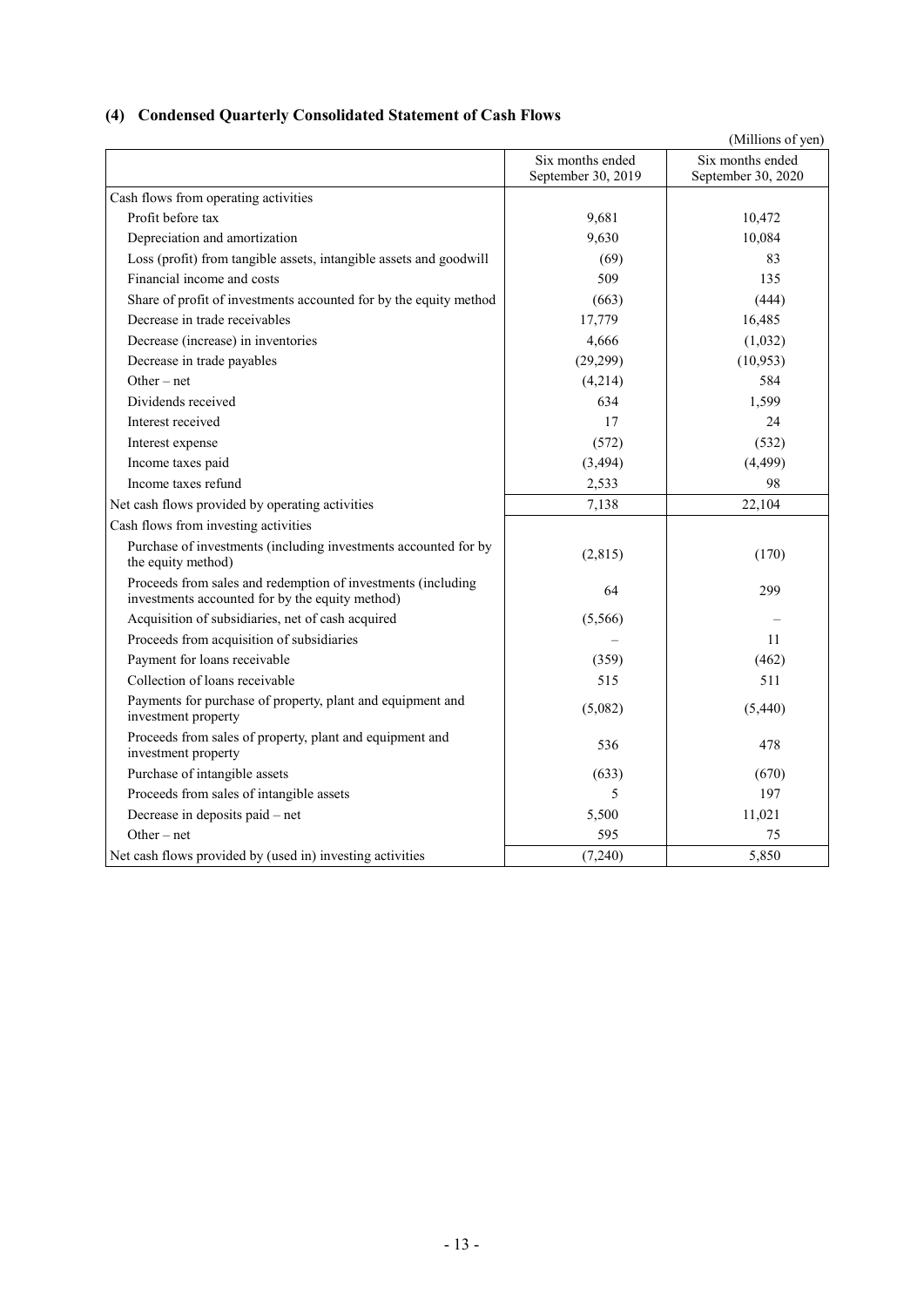(Millions of yen)  $\overline{\mathbf{S}}$  months ended  $\overline{\phantom{a}}$ Six months ended

|                                                                                                     | Six months ended<br>September 30, 2019 | Six months ended<br>September 30, 2020 |
|-----------------------------------------------------------------------------------------------------|----------------------------------------|----------------------------------------|
| Cash flows from financing activities                                                                |                                        |                                        |
| Proceeds from bonds and borrowings                                                                  |                                        | 10,000                                 |
| Repayments of bonds and borrowings                                                                  | (6, 133)                               | (13,908)                               |
| Repayments of lease liabilities                                                                     | (5,238)                                | (5,768)                                |
| Net increase in short-term borrowings                                                               | 17,071                                 | 2,532                                  |
| Capital contribution from non-controlling interests                                                 |                                        | 50                                     |
| Payments for additional acquisitions of interests in subsidiaries<br>from non-controlling interests | (30)                                   |                                        |
| Cash dividends paid to Itochu Enex's shareholders                                                   | (2,486)                                | (2,599)                                |
| Cash dividends paid to non-controlling interests                                                    | (419)                                  | (675)                                  |
| Purchase of treasury stock                                                                          | (0)                                    | (0)                                    |
| Net cash flows provided by (used in) financing activities                                           | 2,765                                  | (10, 368)                              |
| Net increase in cash and cash equivalents                                                           | 2,663                                  | 17,585                                 |
| Cash and cash equivalents at the beginning of the period                                            | 18,725                                 | 19,243                                 |
| Effect of exchange rate changes on cash and cash equivalents                                        | (3)                                    | (20)                                   |
| Cash and cash equivalents at the end of the period                                                  | 21,385                                 | 36,809                                 |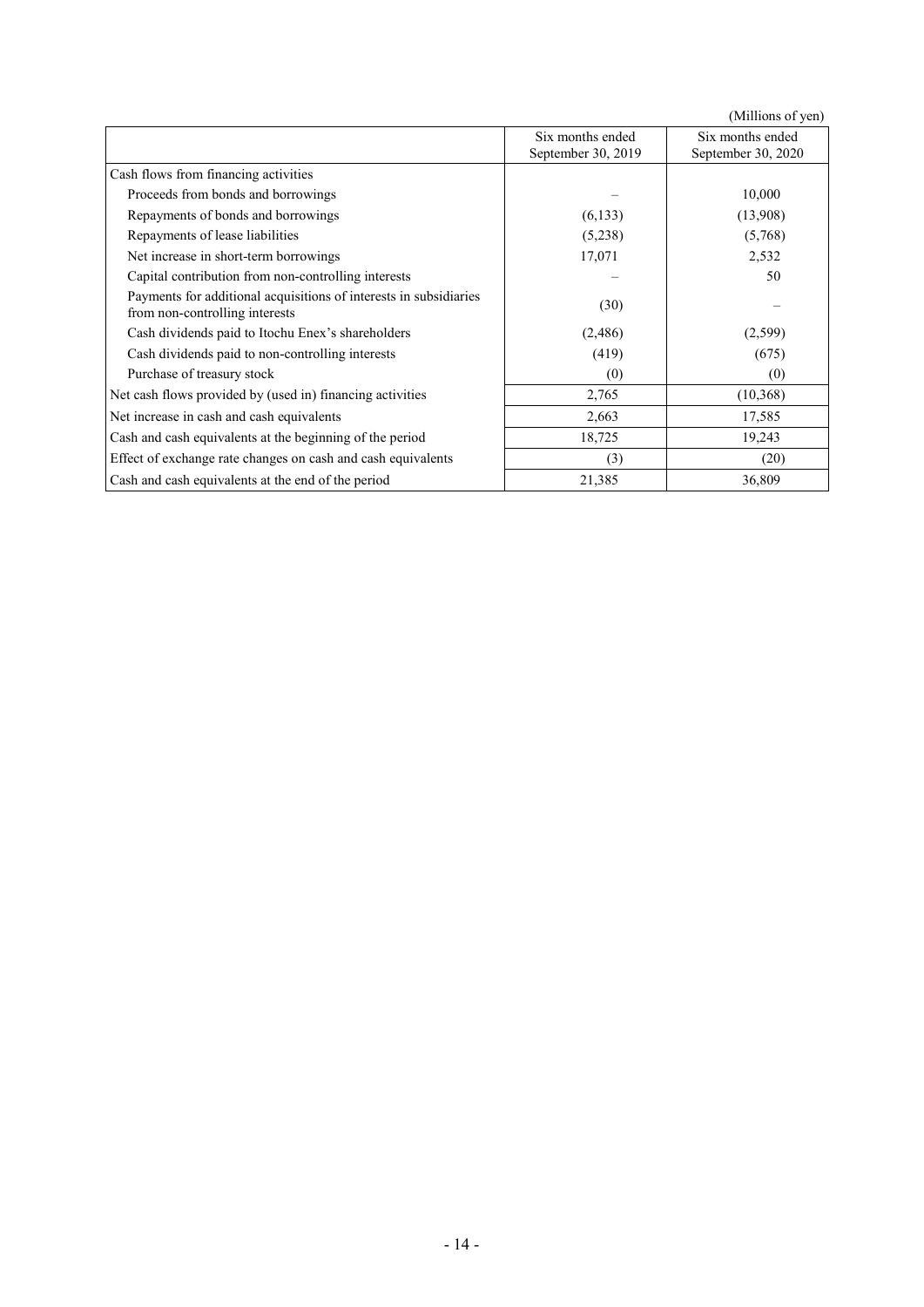#### **(5) Notes on Uncertainties of Entity's Ability to Continue as Going Concern**

No items to report.

#### **(6) Segment Information**

Six months ended September 30, 2019

|                                                          |                       |                      |                                           |                                   |         | (Millions of yen) |              |  |
|----------------------------------------------------------|-----------------------|----------------------|-------------------------------------------|-----------------------------------|---------|-------------------|--------------|--|
|                                                          |                       | Reportable segment   |                                           |                                   |         |                   |              |  |
|                                                          | Home-Life<br>Division | Car-Life<br>Division | Industrial<br><b>Business</b><br>Division | Power $\&$<br>Utility<br>Division | Total   | Adjustment        | Consolidated |  |
| Revenue                                                  |                       |                      |                                           |                                   |         |                   |              |  |
| Revenue from external<br>customers                       | 36,616                | 255,562              | 95,454                                    | 51,467                            | 439,099 | —                 | 439,099      |  |
| Intersegment revenue                                     | 74                    | 4,647                | 2,268                                     | 1,526                             | 8,515   | (8,515)           |              |  |
| Total revenue                                            | 36,690                | 260,209              | 97,722                                    | 52,993                            | 447,614 | (8,515)           | 439,099      |  |
| Gross profit                                             | 9,864                 | 23,708               | 3,193                                     | 5,516                             | 42,281  |                   | 42,281       |  |
| Profit from operating<br>activities                      | 618                   | 4,681                | 1,004                                     | 2,913                             | 9,216   | 311               | 9,527        |  |
| Profit before tax                                        | 695                   | 4,507                | 992                                       | 3,254                             | 9,448   | 233               | 9,681        |  |
| Net profit attributable to<br>Itochu Enex's shareholders | 224                   | 2,480                | 680                                       | 1,659                             | 5,043   | 141               | 5,184        |  |
|                                                          |                       |                      |                                           |                                   |         |                   |              |  |

#### Other items

| Total assets               | 61.965 | 55.649ء | 51,397  | 107,979 | 376,990 | 32.589                   | 409,579 |
|----------------------------|--------|---------|---------|---------|---------|--------------------------|---------|
| Total trading transactions | 40.344 | 274,350 | 180,506 | 52,943  | 548,143 | $\overline{\phantom{m}}$ | 548,143 |

(Note) Intersegment transactions have been decided by reference to the market price.

The adjustment of ¥141 million to net profit attributable to Itochu Enex's shareholders represents corporate profit (loss) not allocated to reportable segments.

The adjustment of ¥32,589 million to total assets represents corporate assets not allocated to reportable segments. Total trading transactions are unaudited items voluntarily disclosed by the Company and represent the amount of sales in accordance with Japanese accounting practices.